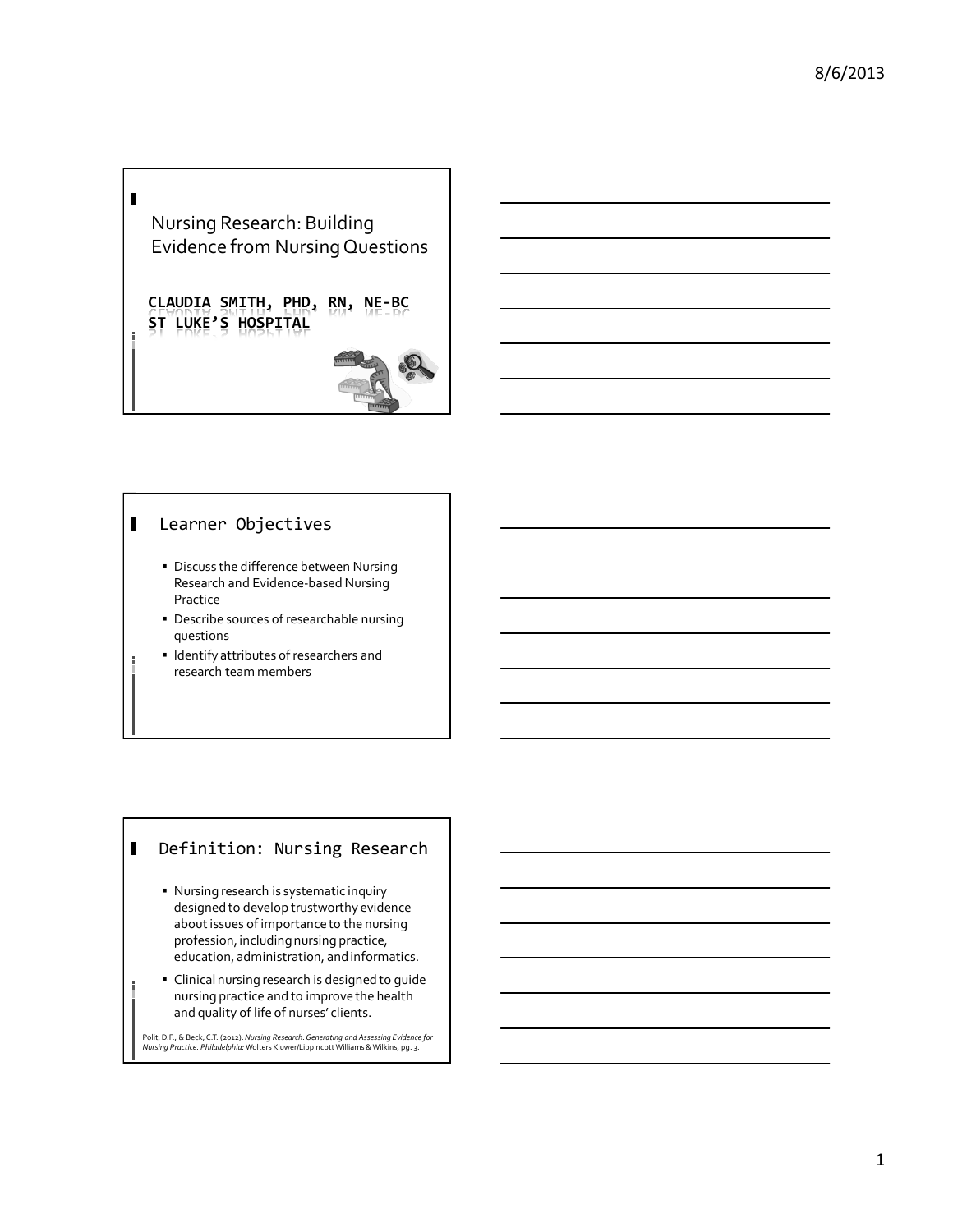# Nursing Research Components

- Research Problem & Question
- Literature Review & Gap Analysis
- Revise Research Question
- Research Design
- Research Methods
- **Statistical Analysis Methods**
- **Interpretation of Findings**
- **Discussion**

Ш

- **Implications**
- **Dissemination**



#### $\blacksquare$ Conducting Nursing Research

- Methodical Investigation extended time - Slow
	- Thorough
	- Controlled
- Generalizable Findings
	- Across settings Not institution specific
	- Specific to similar study population
- **Dissemination** 
	- <sup>o</sup> IRB approval

Π

- Presentation & Publication

## Knowledge Transformation

- Knowledge generated through primary research is not in the correct form to be used in clinical decision making.
- Knowledge must be transformed or repackaged before it is useful in practice (Stevens, 2006).
- It takes about 17 years for new knowledge to be incorporated into practice, and even then application is highly uneven (Balas & Boren, 2000).
- It takes an average of nine years for interventions that are recommended as EBP in systematic reviews, guidelines, or textbooks to be fully implemented (Yuan et al., 2010).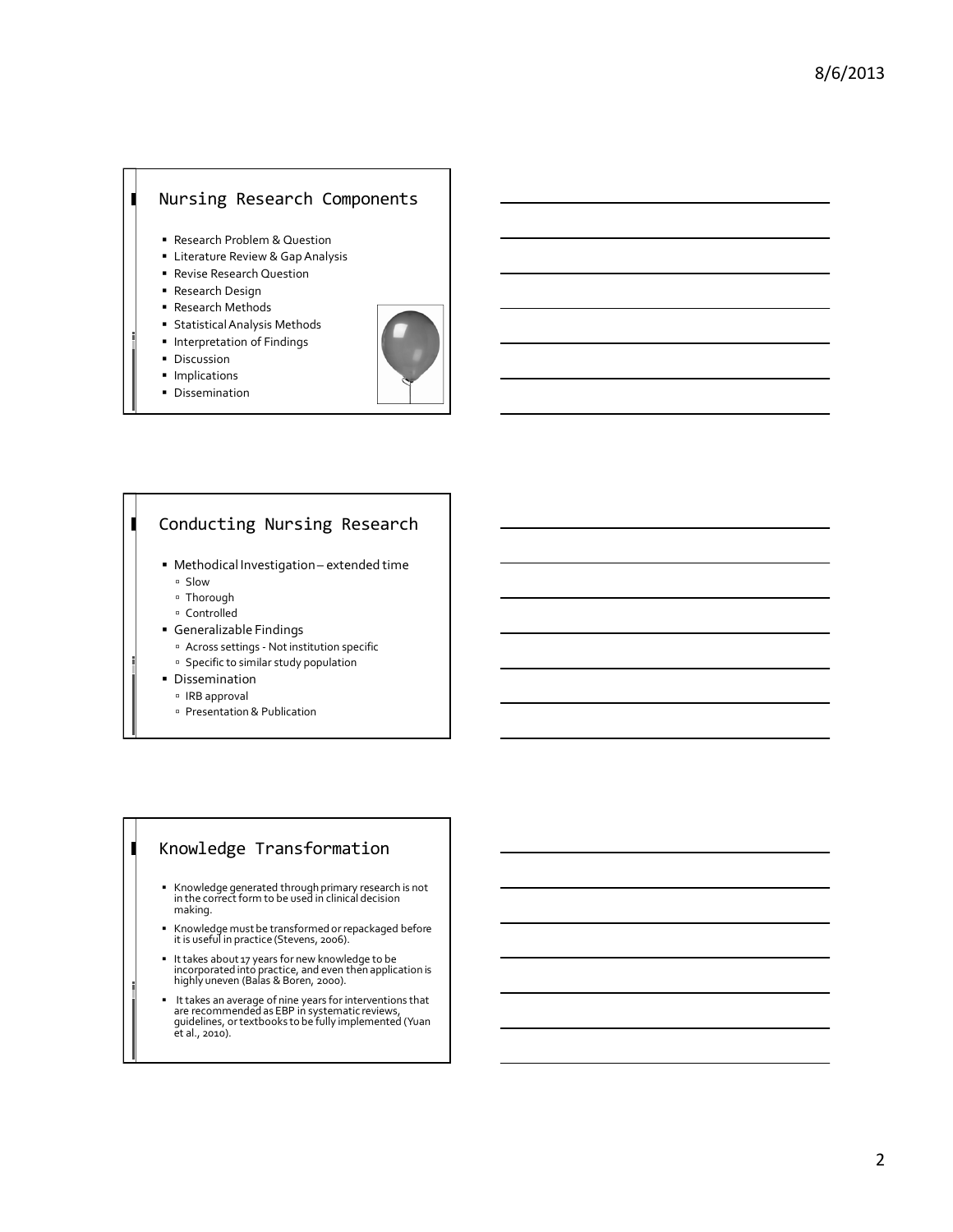### Definition: Evidence-based Practice

Ш

 A paradigm and life-long problem solving approach to clinical decision-making that involves the conscientious use of the best available evidence (including a systematic search for and critical appraisal of the most relevant evidence to answer a clinical question) with one's own clinical expertise and patient values and preferences to improve outcomes for individuals, groups, communities and systems. Fineout-Overholt, E. 2011





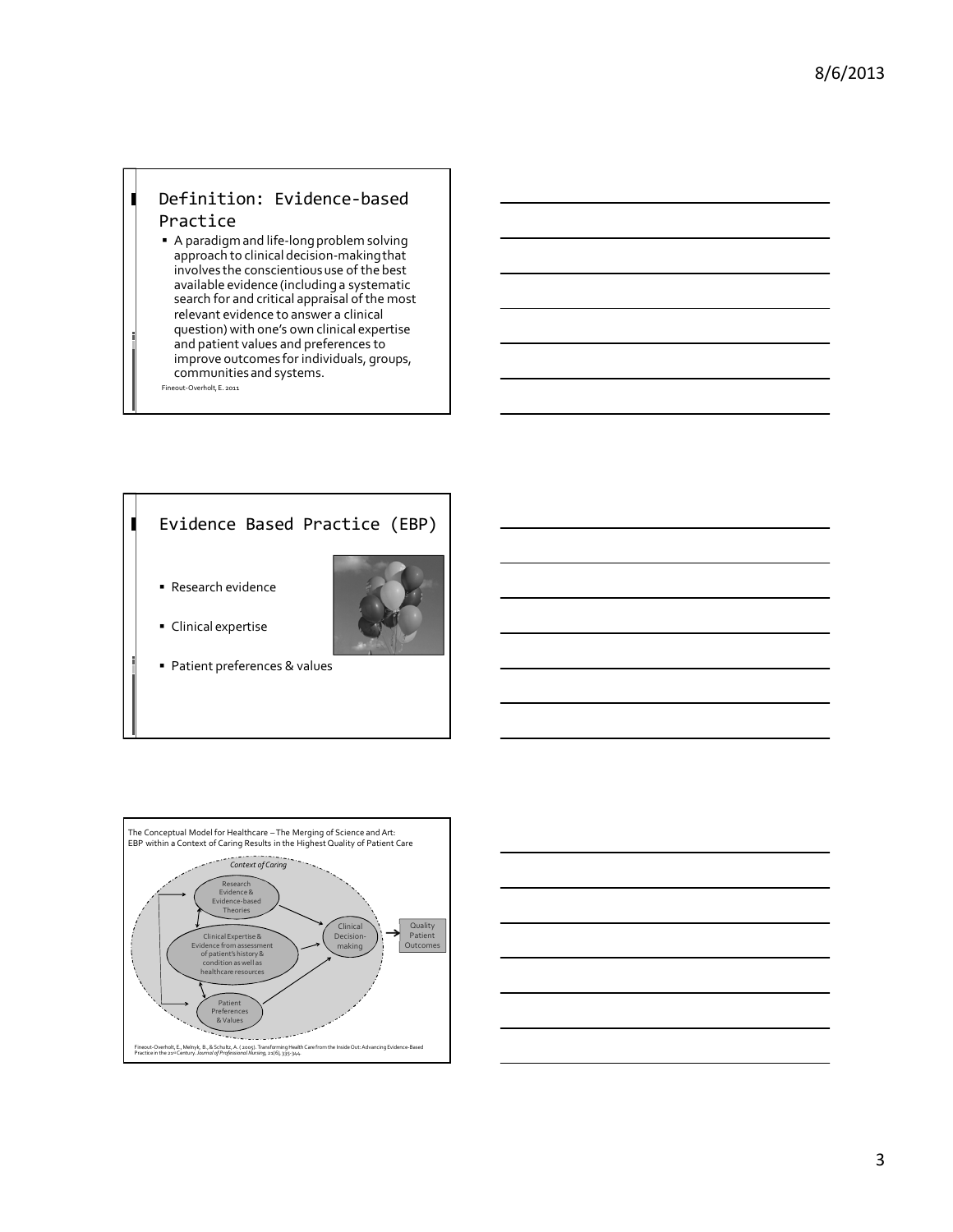

#### Five Key Steps of EBP  $\blacksquare$



- Step 1: Ask the "burning question"
- **PICOT Question** 
	- <sup>n</sup> Patient Population
	- <sup>n</sup> Intervention or area of interest
	- <sup>a</sup> Comparison intervention or comparison group
	- <sup>n</sup> Outcome

 $\blacksquare$ 

- □ Time
- Melnyk & Fineout Overholt, 2005

## Five Key Steps of EBP

- **Step 2: Collect the most relevant & best** available evidence to answer the clinical question
	- <sup>o</sup> Systematic reviews
	- Meta-analyses
	- Clinical practice guidelines
	- Research articles

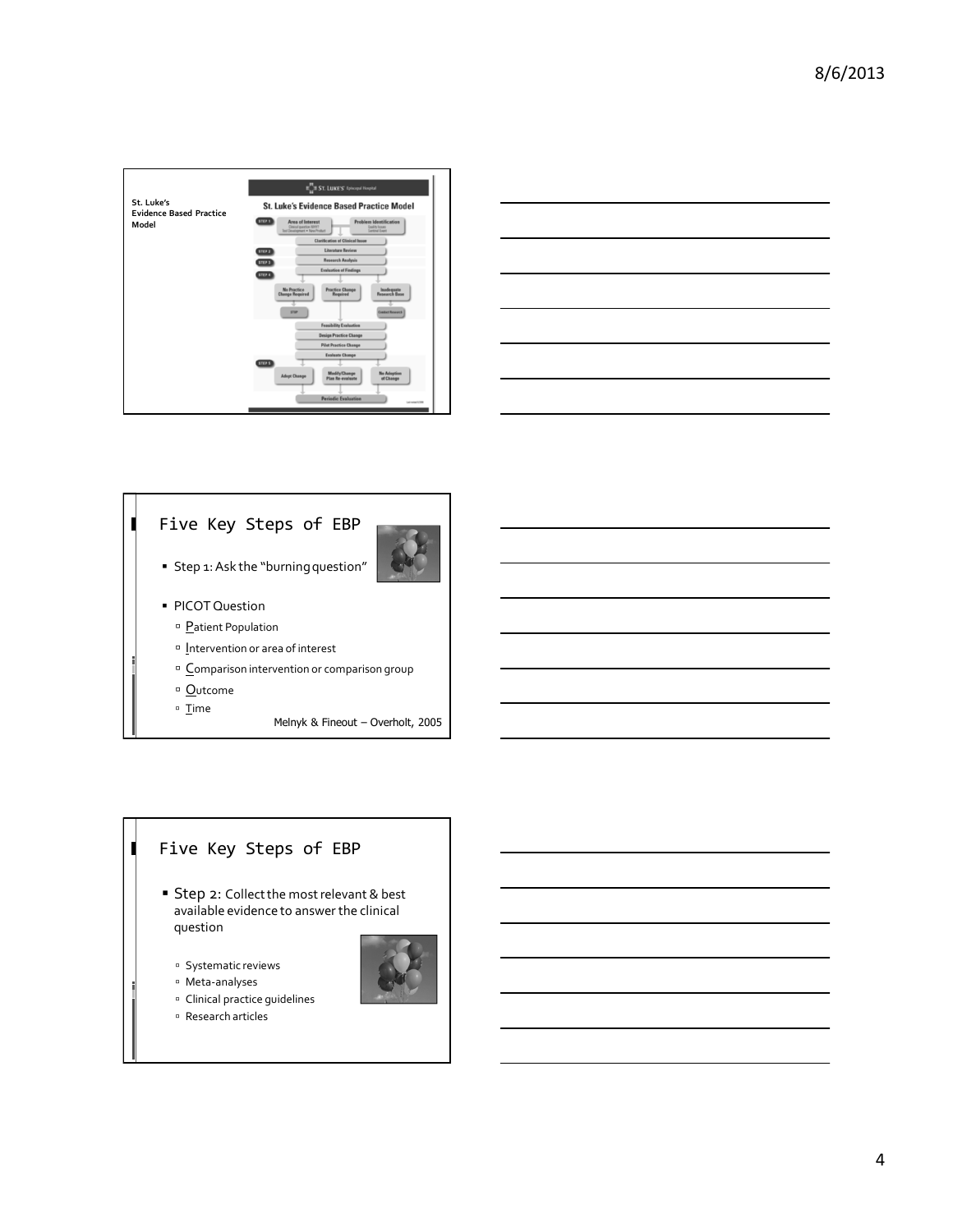|  |           | Levels of Evidence                                                                                                                                                                                                   |
|--|-----------|----------------------------------------------------------------------------------------------------------------------------------------------------------------------------------------------------------------------|
|  | Level I   | Evidence from a systematic review or meta-analysis<br>of all relevant randomized controlled trials (RCTs), or<br>evidence-based clinical practice quidelines based on<br>systematic reviews of RCTs Type of Evidence |
|  | Level II  | Evidence obtained from at least one well-designed<br><b>RCT</b>                                                                                                                                                      |
|  | Level III | Evidence obtained from well-designed controlled                                                                                                                                                                      |
|  |           | trials without randomization                                                                                                                                                                                         |
|  | Level IV  | Evidence from well-designed case-control and cohort<br>studies                                                                                                                                                       |
|  | Level V   | Evidence from systematic reviews of descriptive and<br>qualitative studies                                                                                                                                           |
|  | Level VI  | Evidence from a single descriptive or qualitative study                                                                                                                                                              |
|  | Level VII | Evidence from the opinion of authorities and/or<br>reports of expert committees                                                                                                                                      |
|  |           | Melnyk & Fineout-Overholt, 2005, p.10                                                                                                                                                                                |

|    | the contract of the contract of the contract of the contract of the contract of the contract of the contract of |  |      |
|----|-----------------------------------------------------------------------------------------------------------------|--|------|
| __ |                                                                                                                 |  |      |
|    |                                                                                                                 |  |      |
|    |                                                                                                                 |  | ____ |
|    |                                                                                                                 |  |      |
|    |                                                                                                                 |  |      |
|    |                                                                                                                 |  |      |
|    |                                                                                                                 |  |      |



## Five Key Steps of EBP

 $\blacksquare$ 



- **Step 4: Integrate the evidence** to implement a clinical decision
	- <sup>¤</sup> Synthesize literature
	- Incorporate clinical expertise
	- Assess patient's condition, preferences & values
	- Determine if findings concur with SLEH standard practice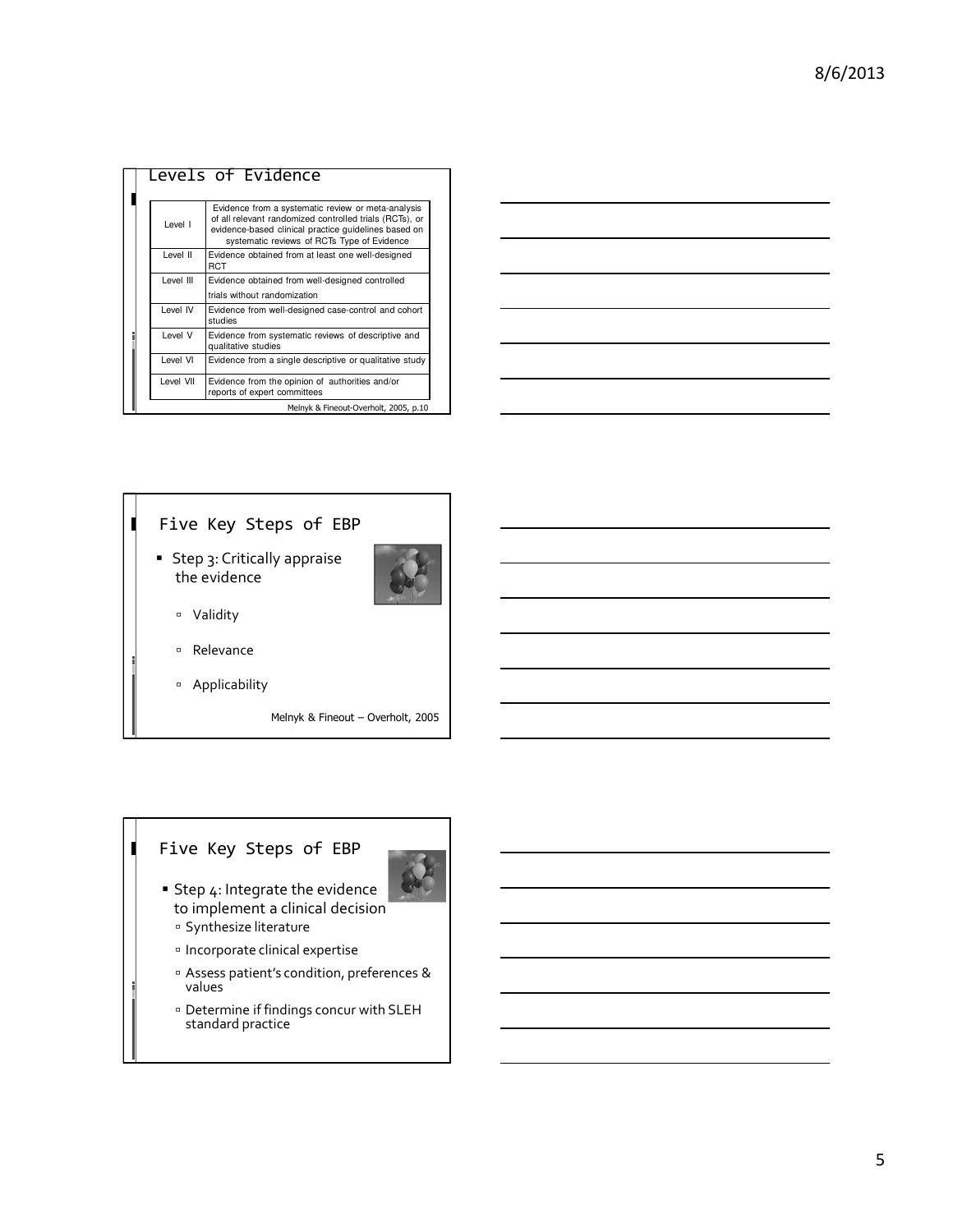







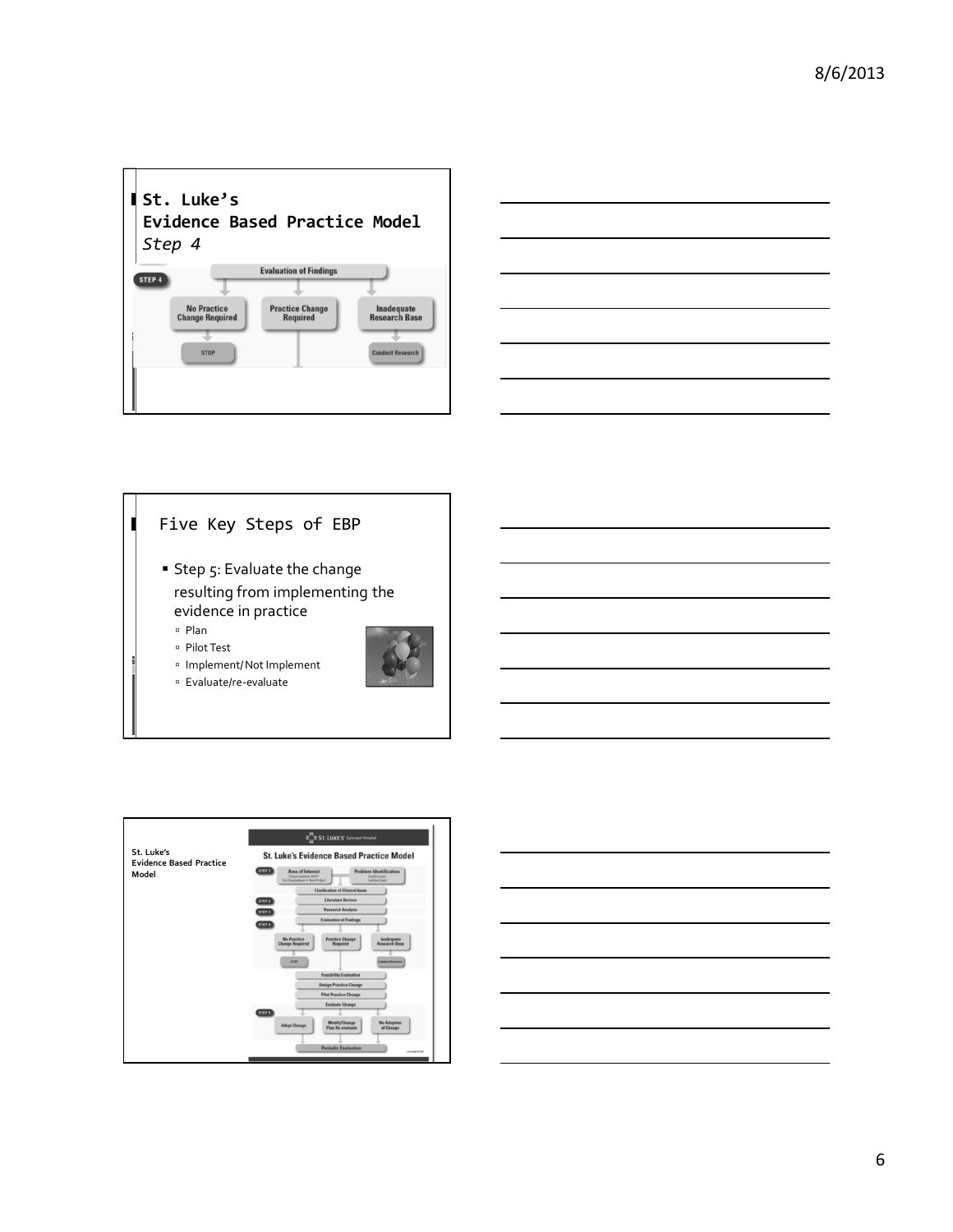|                                                                                                                                                                                                   | <b>Evidence-based Practice vs. Nursing Research</b> |                                                     |                                                                                   |
|---------------------------------------------------------------------------------------------------------------------------------------------------------------------------------------------------|-----------------------------------------------------|-----------------------------------------------------|-----------------------------------------------------------------------------------|
| <b>IICII ST. LUKE'S'</b> Iphoopal Hospital                                                                                                                                                        |                                                     | Area of Images: / Program                           |                                                                                   |
| <b>St. Luke's Evidence Based Practice Model</b>                                                                                                                                                   |                                                     | Carifatonof Onca issue                              |                                                                                   |
| <b>STEP 1</b><br><b>Problem Identification</b><br><b>Area of Interest</b><br><b>Oinical case/San 26557</b><br><b>Guilt lower</b><br><b>Tol Development . New Praduct</b><br><b>Sentral Expert</b> |                                                     | Unasture Review & Gap<br>Aray se                    |                                                                                   |
| <b>Clarification of Clinical Issue</b>                                                                                                                                                            |                                                     | Research Aralysis                                   |                                                                                   |
| <b>Literature Review</b><br><b>STEP 2</b><br><b>Research Analysis</b><br><b>STEP 3</b>                                                                                                            | Ł                                                   | Brauaton of Findings                                |                                                                                   |
| <b>Evaluation of Findings</b>                                                                                                                                                                     |                                                     | Ractice Change Required The Ractice Change Required | Inspective Research Base                                                          |
| <b>STEP 4</b>                                                                                                                                                                                     | Feason Evauator                                     | 555                                                 | <b>Rivie Relea di Cueston</b>                                                     |
| <b>Practice Change</b><br><b>No Practice</b><br><b>Inadequate</b><br>Research Base<br>Required<br><b>Change Required</b>                                                                          | Design Ractor Charge                                |                                                     | Research Design                                                                   |
|                                                                                                                                                                                                   | <b>Plot Practor Change</b>                          |                                                     | Quantitative or Qualitative                                                       |
| <b>STOP</b><br><b>Conduct Resourch</b>                                                                                                                                                            | Adopt Modify Dan't Adact                            |                                                     | Research Methods                                                                  |
| <b>Feasibility Evaluation</b><br><b>Design Practice Change</b>                                                                                                                                    | Baltate Pld Evaluate                                |                                                     | Serro, Populaton, Data<br>Colection, Requirement.<br>Scientific Rigor, Instrument |
| <b>Pilot Practice Change</b>                                                                                                                                                                      | Pariodo Batuaron                                    |                                                     | Data Analysis Methods                                                             |
| <b>Evaluate Change</b><br><b>STEP 5</b>                                                                                                                                                           |                                                     |                                                     | Statistics or Quarterye                                                           |
| <b>Modify</b> Change<br><b>No Advertise</b><br><b>Adopt Change</b>                                                                                                                                |                                                     |                                                     | Integretation of Findings                                                         |
| of Change<br><b>Plan Re-evaluate</b>                                                                                                                                                              |                                                     |                                                     | Discussion                                                                        |
|                                                                                                                                                                                                   |                                                     |                                                     | mocachs                                                                           |
| <b>Periodic Evaluation</b><br>Let wood USM                                                                                                                                                        |                                                     |                                                     | Desembaton                                                                        |









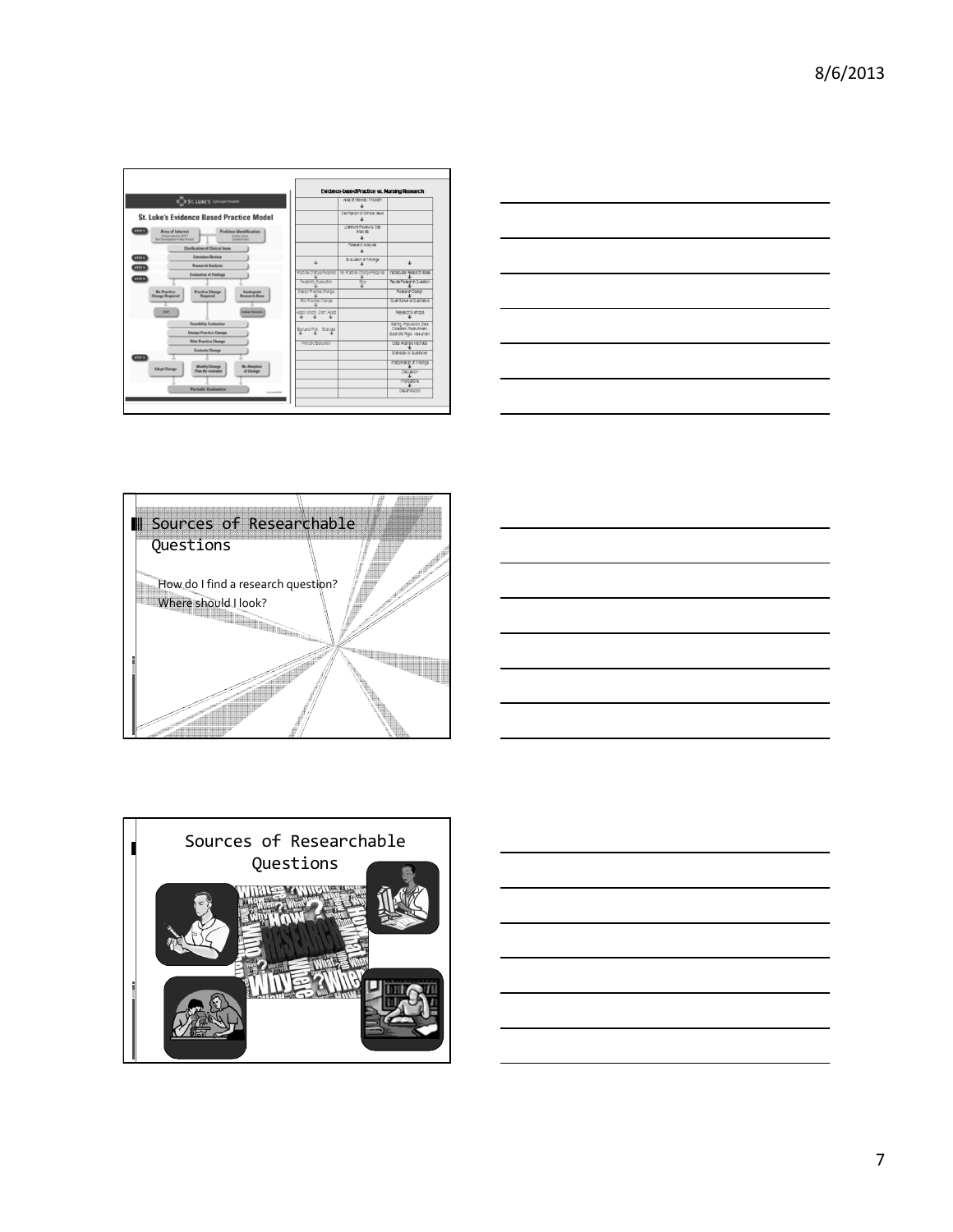### Begin at the Beginning

 $\blacksquare$ 

 $\blacksquare$ 

- 1. Select a broad topic or phenomenon of interest.
	- Cardiovascular surgery patient outcomes
	- Health literacy and elderly patients
	- Early mobility and hospitalized patients
- 2. Select a problem to research within the topic of interest.
	- Number of sternal wound infections
	- Comprehension and compliance with discharge instructions
	- Incidence of hospital-acquired functional decline

## Begin at the Beginning

- 3. Develop a problem statement to articulate the problem and justify need for study.
	- There is an increased incidence of sternal wound infections among cardiovascular surgery patients discharged from St. Elmo's Hospital.
- Non-compliance with discharge instructions is a growing problem with elderly patients with chronic disease. Need to find out if they understand the instructions and if they purposely chose not to follow them.



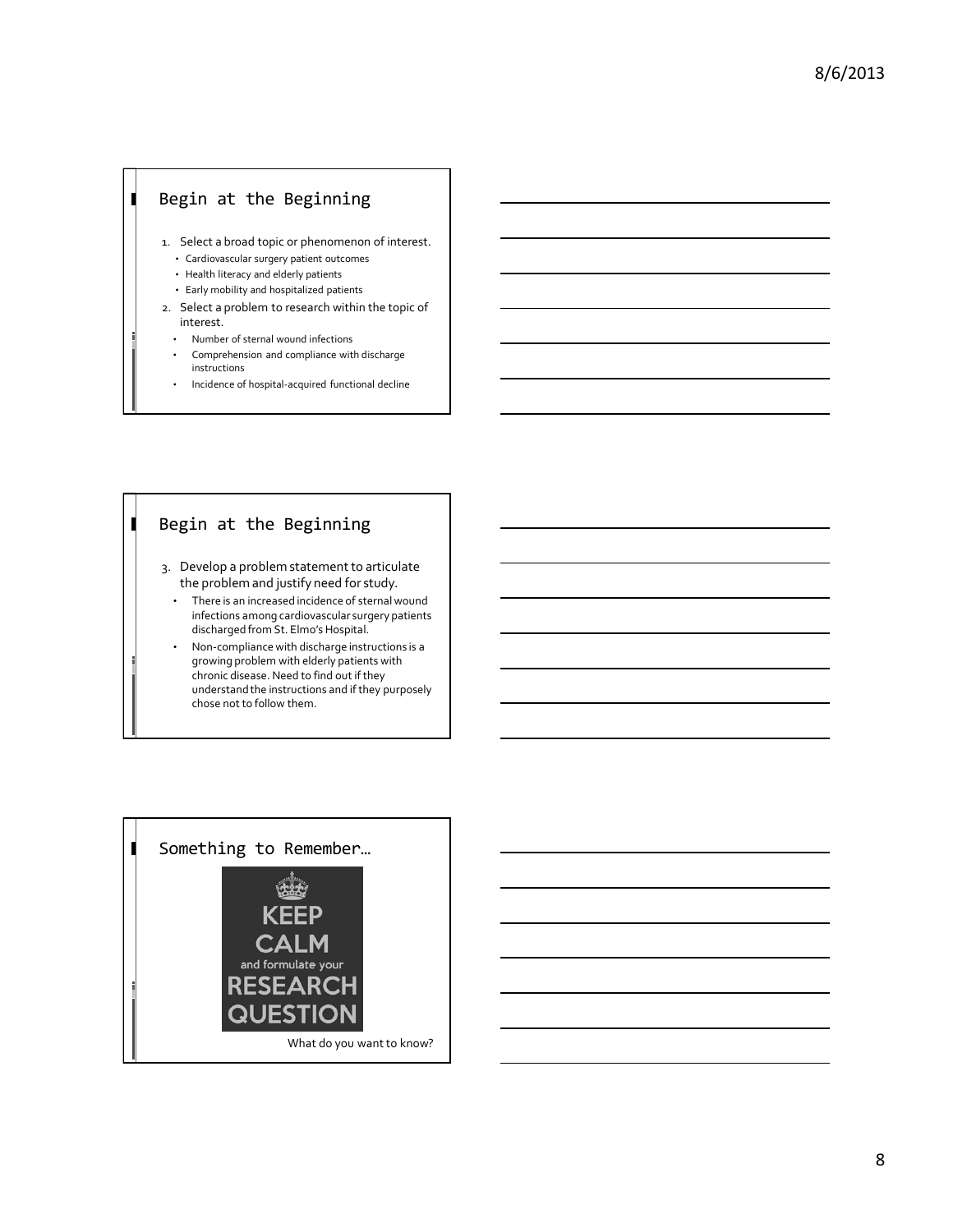### Crafting Research Questions

П

- What specific questions do you want to answer as you investigate and try to find the solution to the problem?
- Research questions guide the types of data that you need to collect in the study.
- Research questions determine the type of study that you need to conduct.

#### П Don't Forget PICOT When Formulating Your Question!

- **PICOT Question** 
	- <sup>D</sup> Patient Population
	- <sup>o</sup> Intervention or area of interest
	- <sup>o</sup> Comparison intervention or comparison group
	- <sup>o</sup> Outcome
	- □ Time

Π

#### What Do We Know Thus Far?

- 1. Select a broad topic or phenomenon of interest. • Cardiovascular surgery patient outcomes
- 2. Select a problem to research within the topic of interest.
	- Number of sternal wound infections
- 3. Develop a problem statement to articulate the problem and justify need for study.
	- There is an increased incidence of sternal wound infections among cardiovascular surgery patients discharged from St. Elmo's Hospital.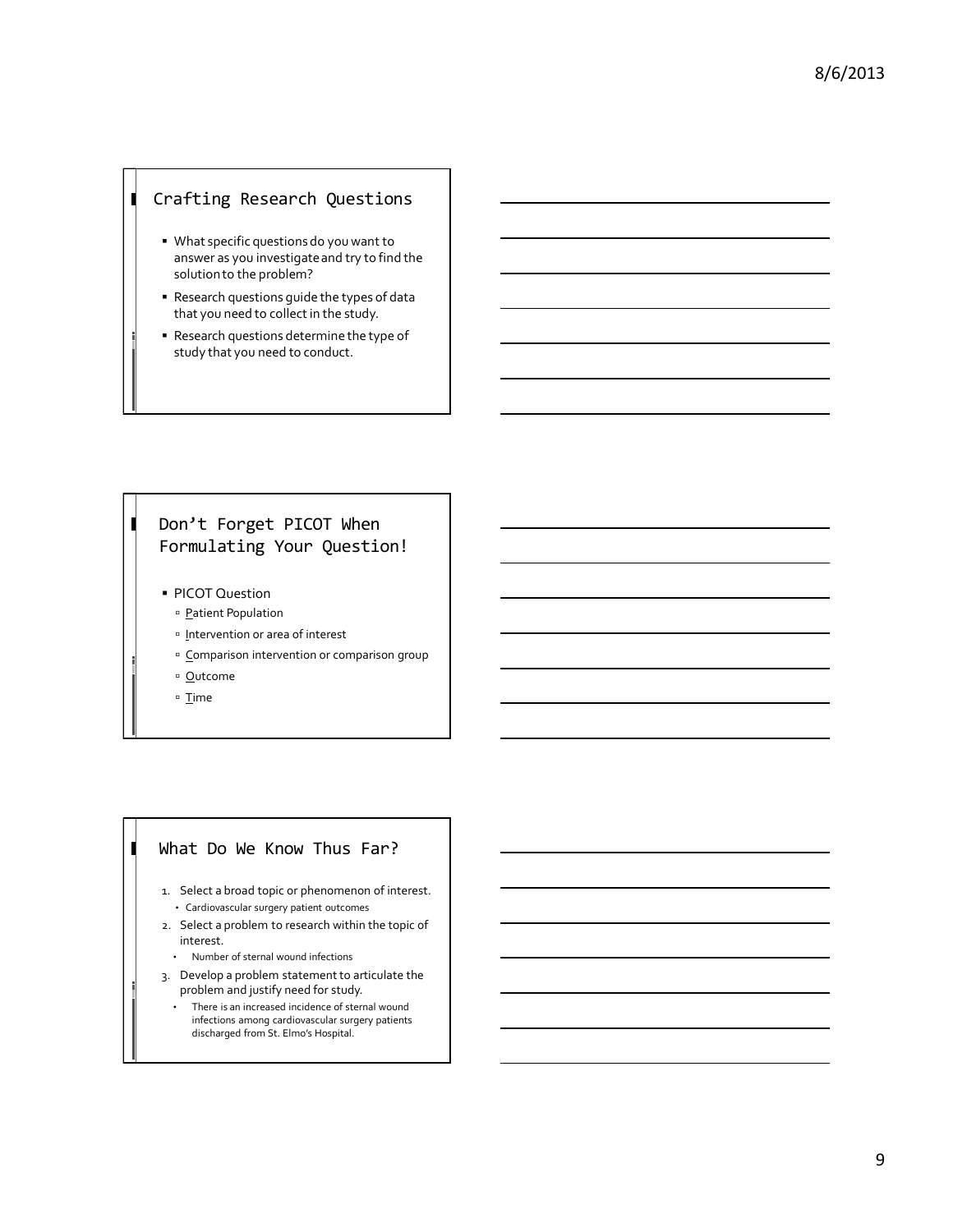## Formulating a PICO Question

PICOT

 $\blacksquare$ 

- P = Cardiovascular surgery patients at St. Elmo's Hospital
- I = Dressing change process at St. Elmo's **Hospital**
- C = Dressing change process at 2 other hospitals
- O = Postoperative sternal wound infections
- T = Within 7 days of surgery



## Attributes of Researchers & Team Members

#### **Spirit of Inquiry**

Γ

- Interest in learning new things
- <sup>o</sup> Full of questions
- **Persistence**
- <sup>o</sup> Not easily dissuaded
- <sup>n</sup> Keeps on trying
- Adventurous
	- <sup>o</sup> Likes to try new things
	- Willing to make a mistake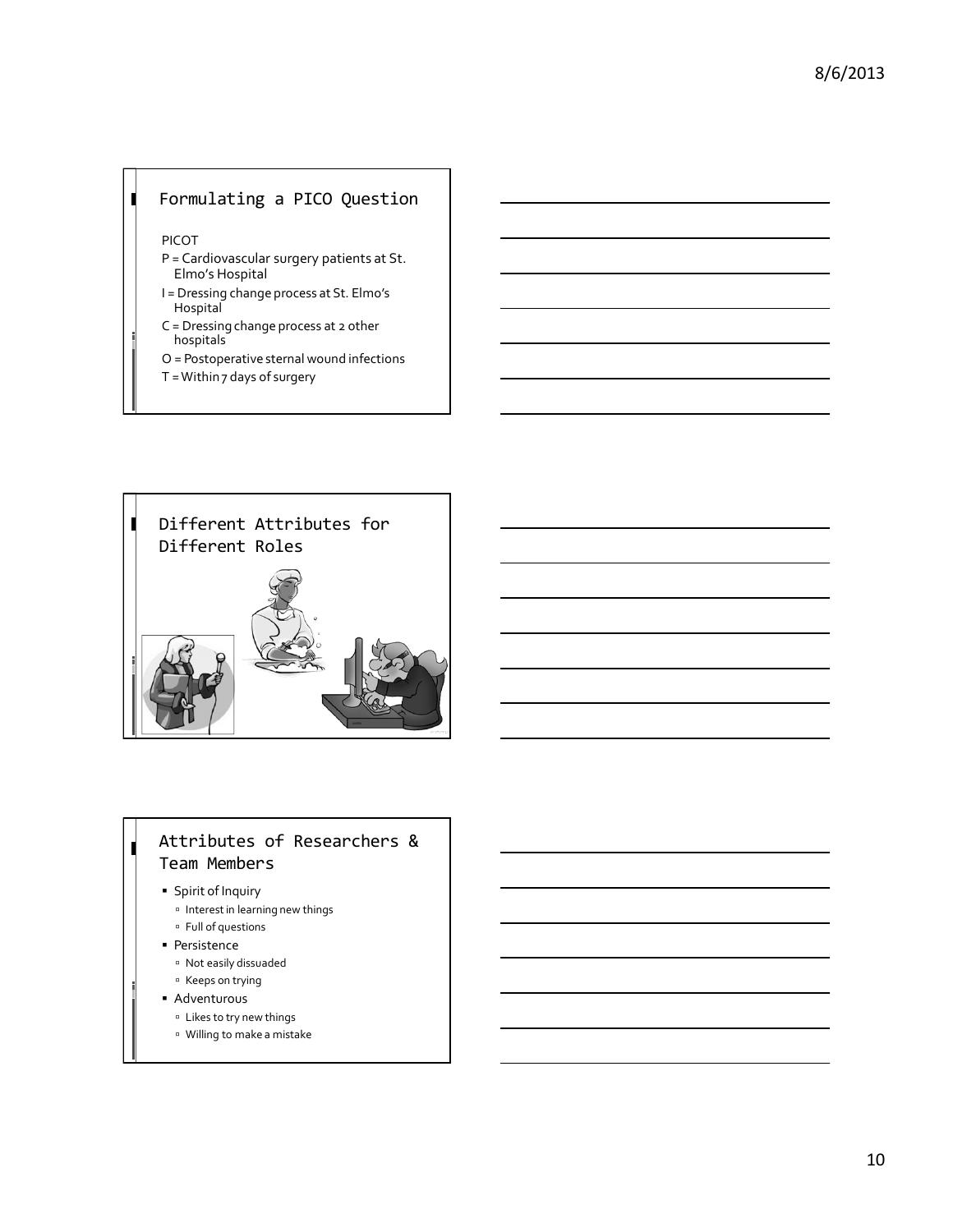## Research Team Requirements

- Required training & education
- Confidentiality
- Commitment

 $\blacksquare$ 

 $\blacksquare$ 

- Respect for research participants
- Collaborative spirit
- Team player



## Researcher Skills

- **Strong, scientific study**
- Required training/education
- IRB approval
- Thorough Research Protocol
- Select a Research Team
- **Selection Criteria**
- Roles, Requirements, & Responsibilities
- Research team meetings